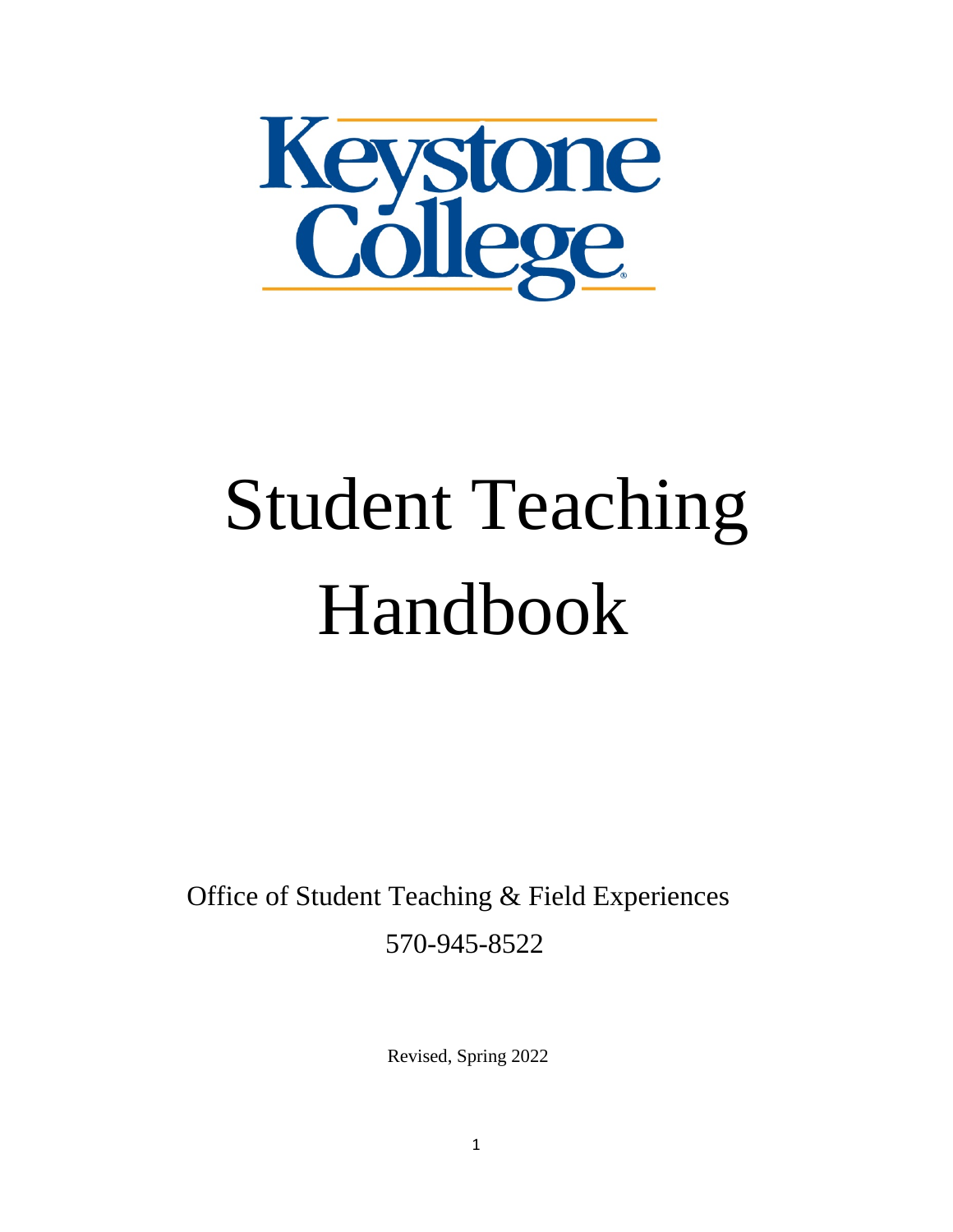#### Foreword

 The Student Teaching Experience provides opportunities for students to participate in all the major tasks required of teachers: Planning and implementing standards-based lessons, evaluating learning, selecting materials to facilitate learning, engaging in self-reflection, adapting to the social and professional culture of a school, and assuming the role of the teacher in the community. It is a planned and supervised learning experience in an educational environment as the teacher candidate takes on increasing responsibility during each seven-week placement.

 This Student Teaching Handbook should serve as a guide for the student, the cooperating teacher and the student teaching supervisor.

Included in this Handbook are:

- Student Teaching Placements
- Conflict of Interests
- Responsibilities and Guidelines for the Student Teacher
- Role of the Cooperating Teacher
- Role of the College Student Teaching Supervisor
- Evaluation of the Student Teacher's Growth
- A Suggested Teaching Progression
- Standards Aligned System Lesson Plan Format
- Pa Code of Ethical Conduct
- PDE 430 Evaluation Form
- Student Teacher Observation and Conference Form
- Skills and Dispositions Checklist
- Issue of Concern Form
- Cooperating Teacher Stipend Form
- Handbook Signature Page
- Statement of Authenticity
- Confidentiality Agreement

Evaluation Documents are in Microsoft WORD so that they can be typed, saved, and shared with the student teacher.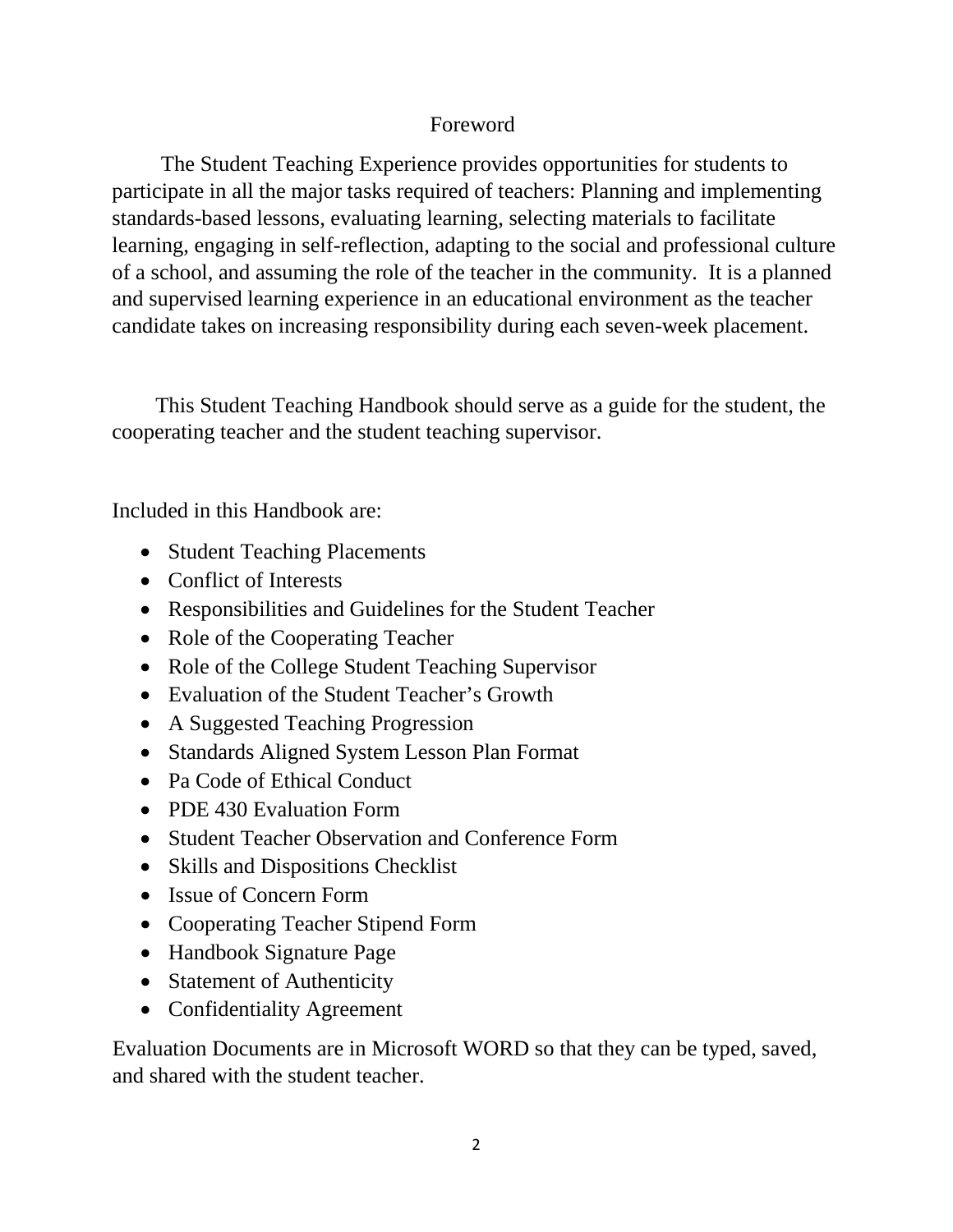#### **Prerequisites for Student Teaching**:

Students must have completed all courses in their academic plan.

Students must have earned a C or better in all education courses and content courses.

Students must have a 3.0 GPA.

Students must have submitted a completed student teaching application on time.

Applications for Fall, must be submitted by February  $15<sup>th</sup>$ .

Applications for Spring, must be submitted by June  $1<sup>st</sup>$ .

Students must have registered or taken the appropriate certification tests when they submit their student teaching application. All certification tests must be taken prior to student teaching. Test reports must be submitted by the due date established by the Director of Student Teaching.

## **Student Teaching Placements**

Student teaching placements are the sole responsibility of Keystone College.

Because schools and districts each have their own internal and external processes, student teacher candidates or their families may not, under any circumstances, contact schools or school personnel to arrange their own placements. Please note that this is considered unprofessional behavior and such contact may jeopardize the placement assignment.

While consideration will be given to driving time and distance, requested placements cannot be guaranteed. Students should expect to drive

Keystone College has Affiliation Agreements with schools and these selected sites are believed to best continue the student teaching candidate's professional development.

## **Conflict of Interest**

Student teacher candidates will not be placed in schools or districts where their children go to school or schools where they or a member of their family works.

These policies are implemented to protect student teachers and to provide more diverse student teaching experiences. Exceptions to the policies stated above will only be considered in extenuating circumstances.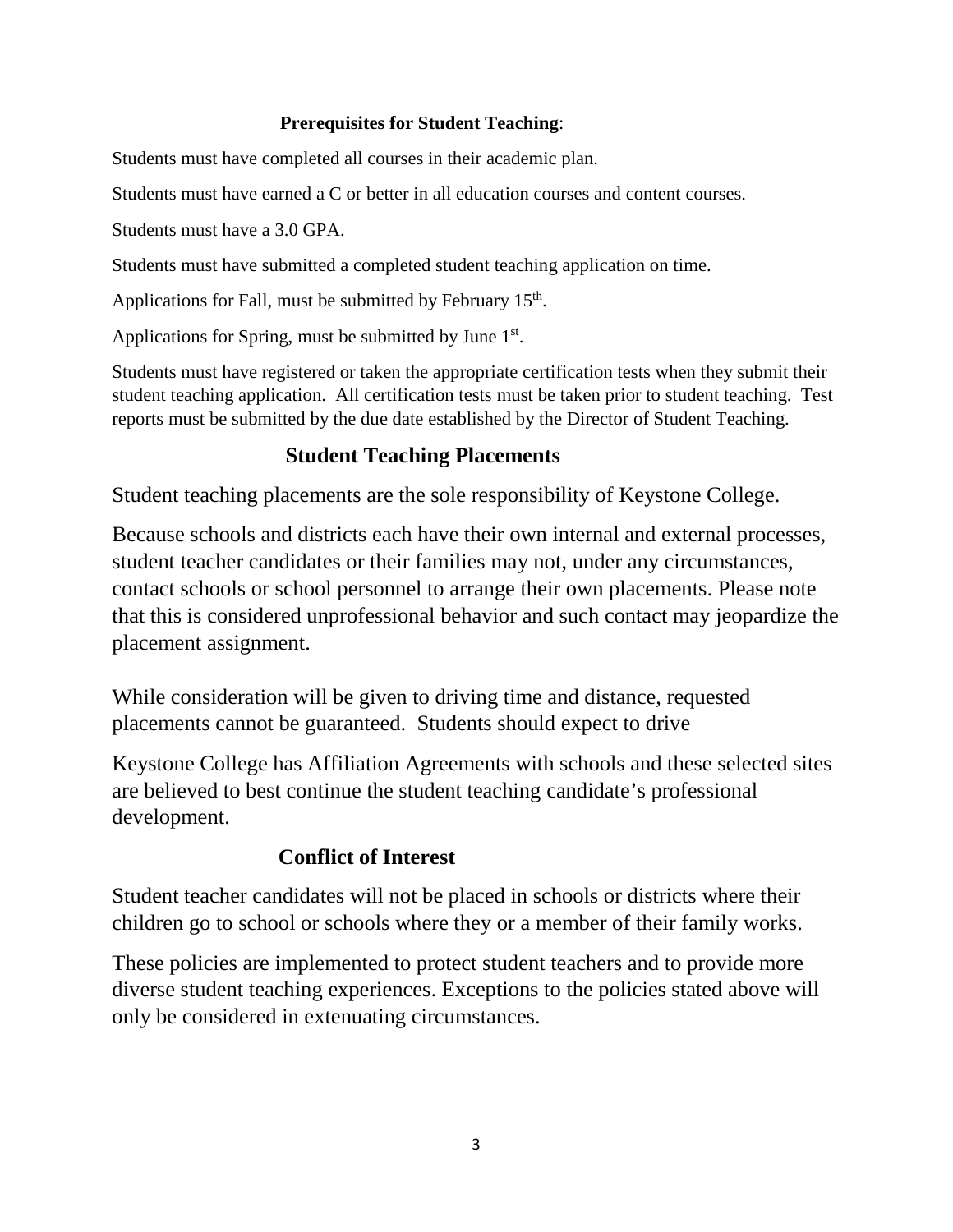# ROLE AND RESPONSIBILITIES OF THE STUDENT TEACHER

# *Student teachers are invited guests in the school district and must follow the rules and policies of the school district.*

## **Attendance:**

- Student teachers will follow the schedule of the cooperating teacher with regard to beginning time and ending times and the schedule of the school district within which they are teaching.
- Student teachers are expected to be in their classrooms every day at the designated times and remain for the duration of the school day.
- Be punctual  $-$  always.
- The student teacher should not request permission to leave early or arrive late.
- If you must be absent, immediately notify your supervisor first and then your cooperating teacher, as soon as possible when you know you will be absent.
- If there is any change in the daily schedule, notify your supervisor asap.
- Student teachers must attend the weekly seminar with their supervisor.
- Student teachers should follow the school's vacation/days off policy, not Keystone's.
- Student teaching is a required 35-day placement. Any absences for any reason must be made up.
- Student teachers should attend workshops, and school staff meetings with the regular faculty.
- **All of the attendance policies remain should the school move to a virtual/remote/hybrid format.**
- **Student teaching is a full time commitment and students should not plan to work, or participate in extra-curricular activities that will interfere with the requirements of student teaching.**

## **Professionalism:**

• Demonstrate the highest level of professionalism with regard to oral and written communication, the use of electronic media and personal behavior both in and out of the classroom.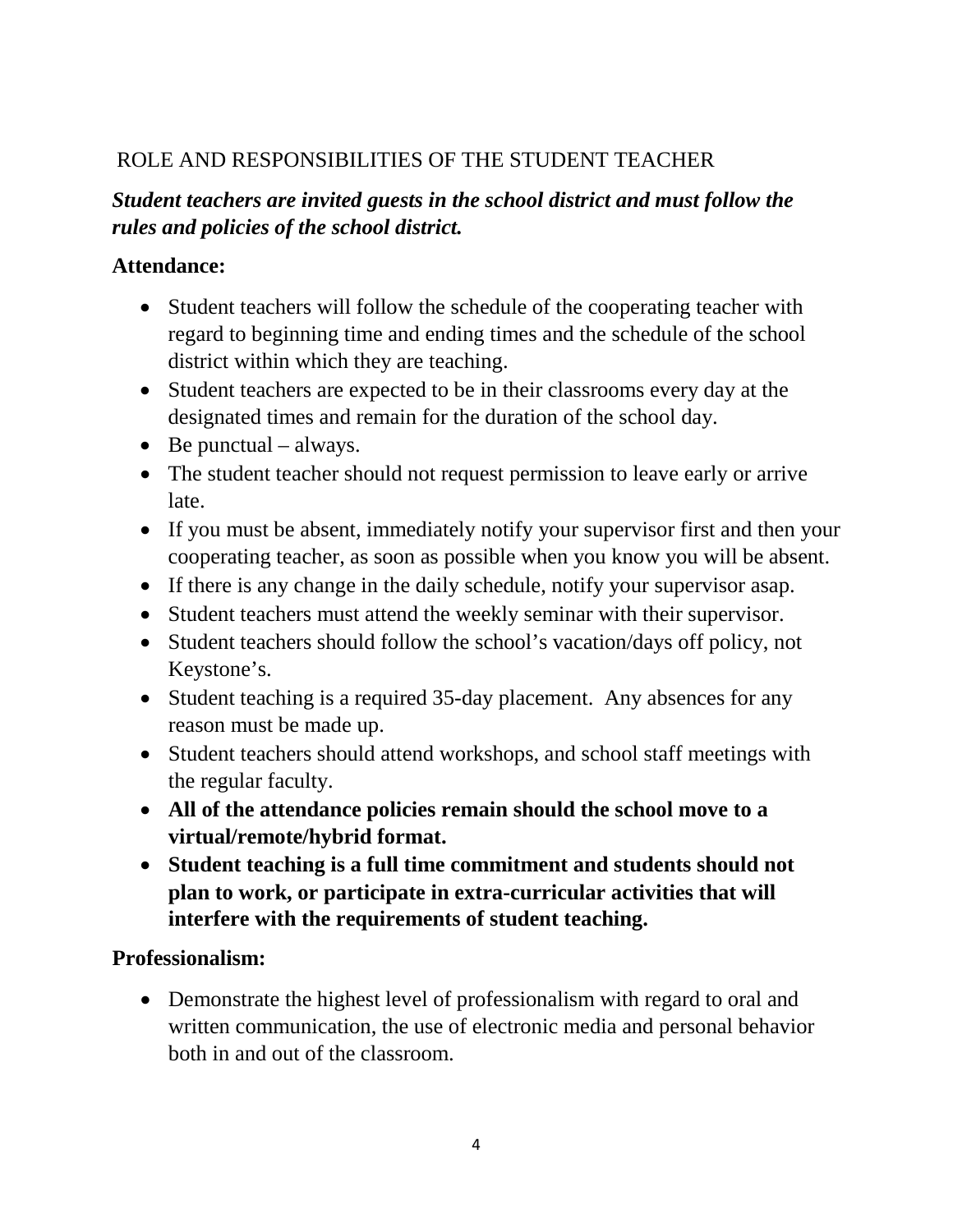- Use only your Keystone email address at all times, check email daily and respond in a timely manner.
- Do not connect with any students, parents, or school staff on any social media site.
- Specifically, do not share your cell phone number or email with students or parents.
- Do not respond if you are emailed by a student or parent.
- Make sure you become familiar with the school's cell phone policy. **Keystone's policy is that cell phone should be turned off and not displayed.**
- Please use restraint in checking messages or email.
- Demonstrate the highest level of professional ethics: For example, never make negative remarks about the school, school personnel or students.
- Adhere to the PA Code of Ethics. (Included)
- Follow all FERPA Guidelines.
- Dress in professional attire in accordance with Keystone's and districts' policies.
- Inform your College Supervisor if involved in any official legal situations or violations.
- Sign the Confidentiality Agreement and Handbook Acknowledgement Form.
- Students are highly encouraged to ensure that all social media accounts have privacy settings activated.
- Notify the Director of Student Teaching of any change in clearance status.
- Be receptive to any suggestions and constructive feedback from both your cooperating teacher and your college supervisor.
- Direct any concerns immediately to your College Supervisor.

# **Operational Guidelines**

- Please do not bring valuables and other personal items to the classroom unless needed.
- Food should not be brought into the classroom.
- Allow for travel time each day so that you arrive at your school on time.
- Check on designated parking.
- Check on the proper procedure for duplicating materials, checking out materials and returning them to their proper place.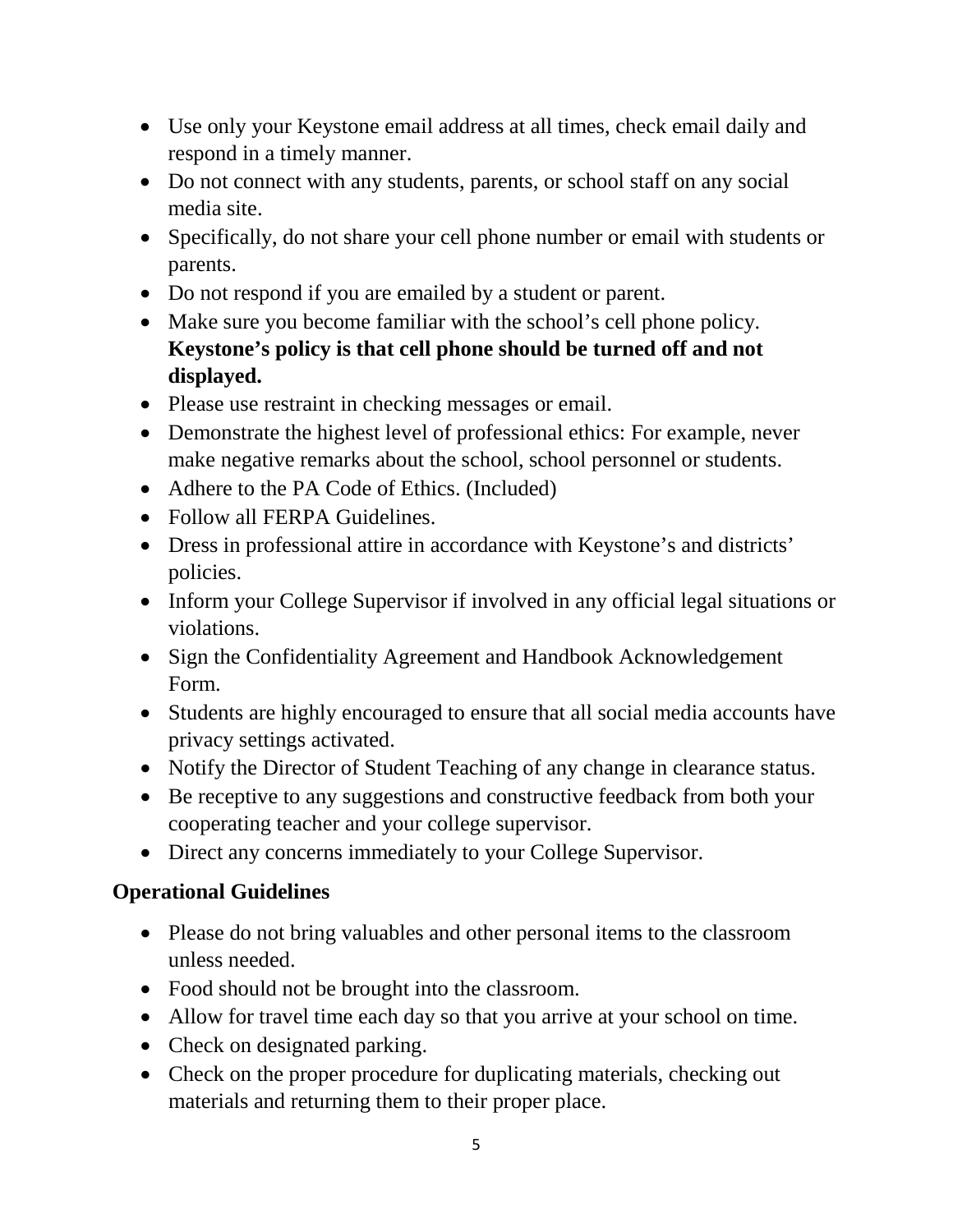- Become familiar with the physical layout of the school.
- Learn names of students, faculty and staff as soon as possible.
- Introduce yourself to the principal at your earliest opportunity.
- Student teachers will provide their own transportation to and from school.
- Student teachers should not transport students in their car for any reason.

## **Minimum Requirements for each Student Teaching Placement**

- Become acclimated to the school and classroom climate, build relationships with students, observe the cooperating teacher modeling instruction.
- Support students in small groups, whole group and individual instruction.
- Maintain a Livetext Portfolio in accordance with your Supervisor's instructions/requirements.
- Write Standards-Based lesson plans for all lessons taught. All lesson plans must be typed and submitted to the cooperating teacher 3 days prior to teaching a lesson. All lessons should plan for the diverse needs of the students.
- Engage in self-reflection.
- Review written and verbal feedback offered by your cooperating teacher and supervisor.
- Reflect upon and consider revising future lesson plans to incorporate feedback received.
- Come prepared to participate in a weekly seminar with your College Supervisor.
- Complete all requirements and expectations of your College Supervisor.
- Specific requirements can be found in the syllabus.
- Faculty supervisors will provide students with specific assignments, due dates and manner of assessment.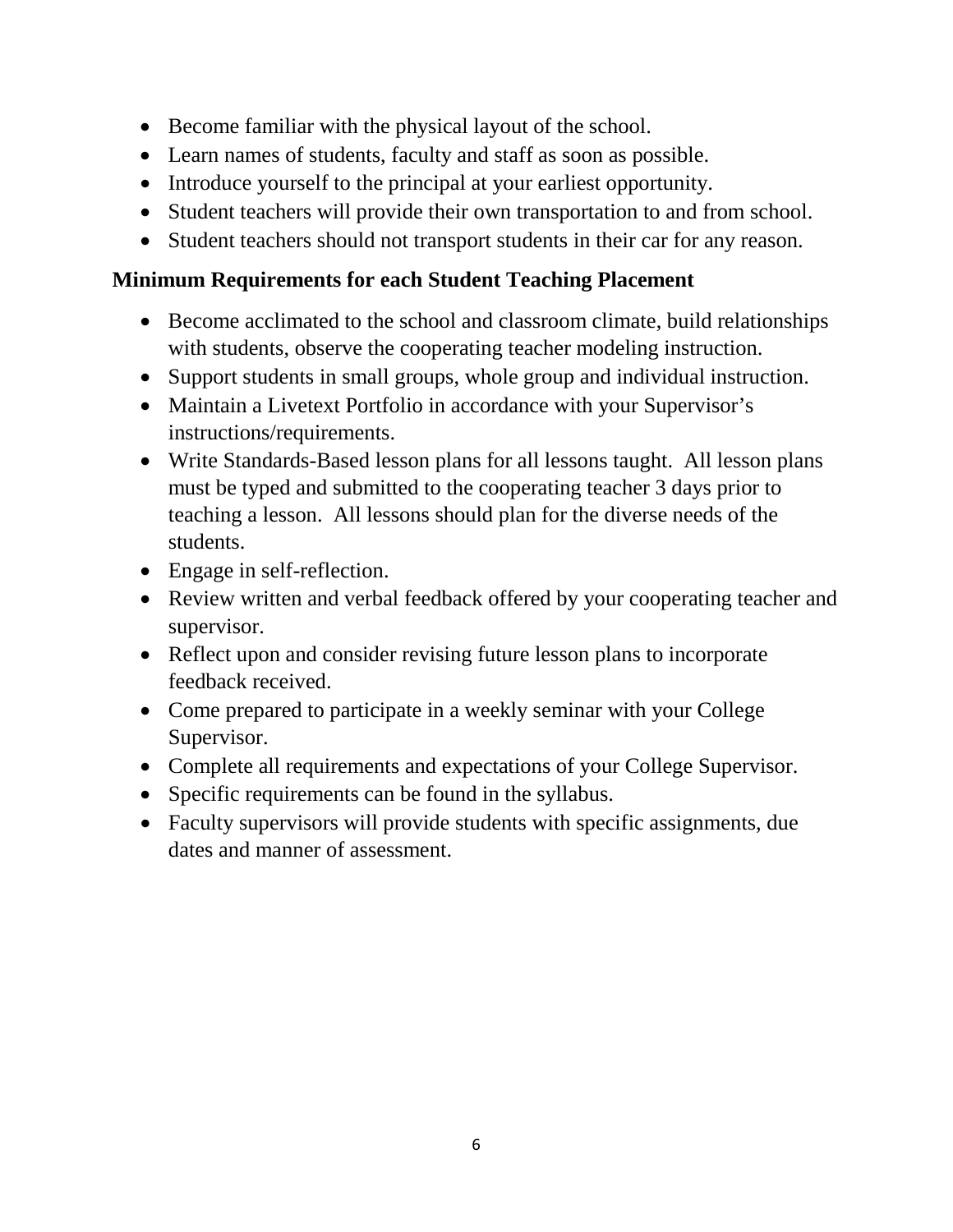# ROLES AND RESPONSIBILITIES OF THE STUDENT TEACHING **SUPERVISORS**

Our Student Teaching Supervisors are the bridge between school districts and Keystone College. We rely on their expertise to help students navigate this important step in their career. Cooperating teachers should not hesitate to seek assistance from the Supervisor.

#### **The following are recommended:**

- Make expectations known to students during the first week of the placement.
- Make a minimum of 3 visits per placement during which time a lesson is observed. Use the Keystone Observation Form to record your visit.
- During each visit, there should be discussion with the cooperating teacher and student teacher concerning progress. Lesson plans should be reviewed and appropriate feedback given.
- Student teachers and cooperating teachers should be given copies of the completed evaluation forms used.
- Meet weekly with student teachers outside of the school setting. This can be done as a group, or with another supervisor and can be in person or via zoom.
- Complete the PDE 430 at least twice for each placement.
- Maintain written records of all visits.
- Provide guidance, as needed, to the cooperating teacher with regard to completing evaluation forms.
- Be available for conferences with the student teacher, either in person or via zoom.
- Maintain detailed travel records.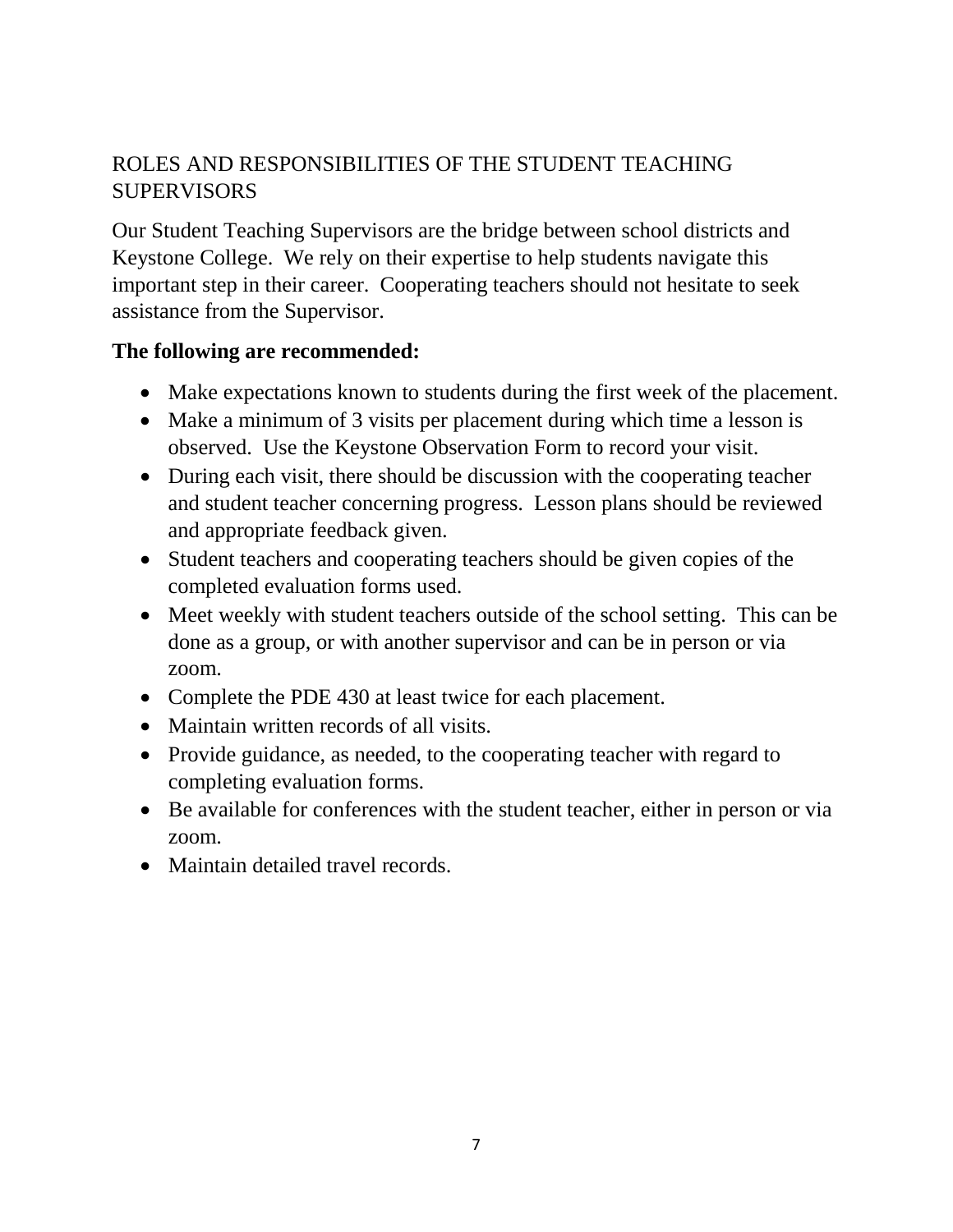# ROLES AND RESPONSIBILITIES OF THE COOPERATING TEACHER

Cooperating teachers are responsible for guiding the learning experiences of the student teacher. They are viewed as critical collaborators in teacher preparation. Their ability to serve as a mentor deserves much more recognition that it gets.

# **Orientation of the Student Teacher Candidate**

- Provide a separate workspace, texts and materials for the student teacher to use.
- Introduce administrative, instructional and support staff to the student teacher.
- Prepare your class for the arrival of the student teacher.
- Provide the student teacher with pertinent information about the daily schedule, location of various offices in the building, school rules, discipline policies, health policies.
- Orient the student teacher to classroom management procedures, classroom rules and policies.
- Have class list(s) available.
- Identify any student health concerns.
- Familiarize the student teacher with all the forms, reports, etc. that teachers are responsible for keeping.
- Share information about the curriculum, available instructional materials, and your own planning.
- Provide suggestions for general content of early lessons the student teacher might develop.

## **Teaching Assignments**

- Plan with the student teacher and supervisor a tentative timeline for assigning teaching responsibilities.
- Guide the student teacher in taking responsibility for planning lessons.
- Assist the student teacher in considering the learning abilities of students.
- Review lesson plans and offer suggestions in advance of when the lesson will be implemented.
- Encourage student teachers to think about the objective and decide which teaching strategies would best meet those objectives.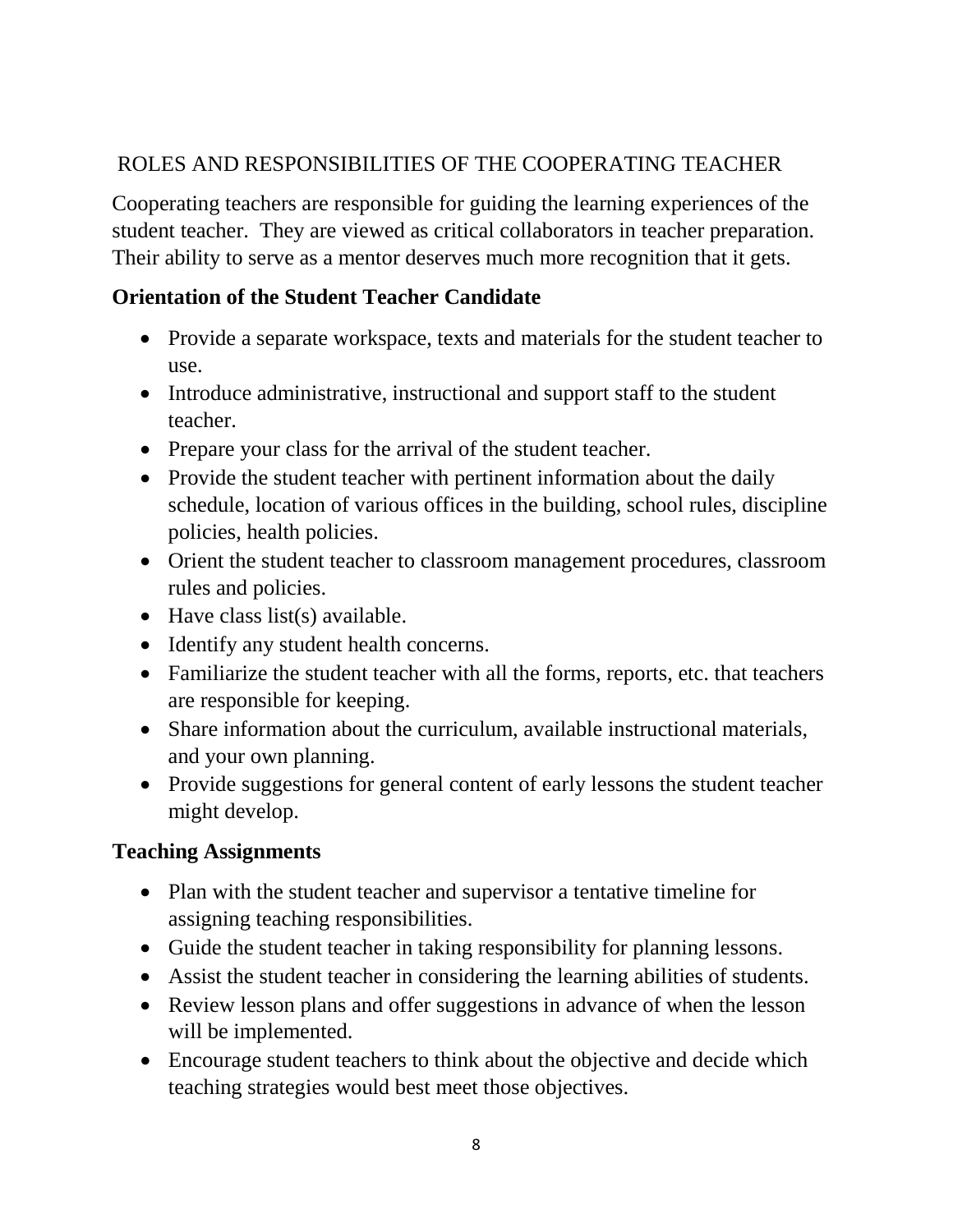- Suggest and model use of various strategies.
- A suggested timeline is included in this handbook.
- At least once a week, formally observe a lesson and provide written feedback.
- Emphasize strengths and growth as well as weaknesses.
- Please contact the Supervisor early for clarification.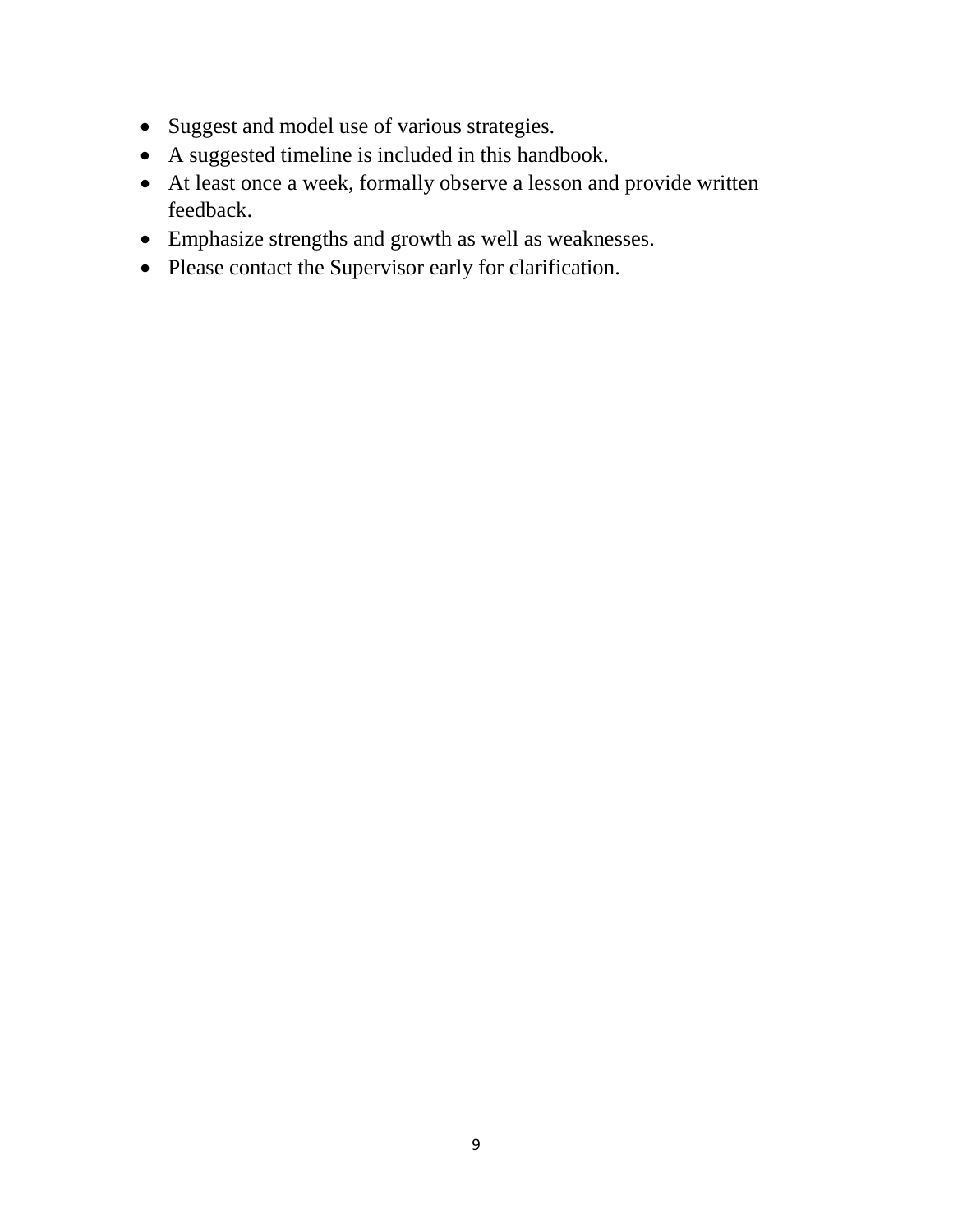#### **Suggested Seven-Week Student Teaching Experience**

#### **for the First Placement**

The pace at which the student teacher assumes classroom responsibility will vary and will be directed by the cooperating teacher and student teaching supervisor. The goal is to allow the student teacher take over the responsibility for the class as soon as competency to do so is demonstrated.

|        | Learn students' names, observe any special needs of the students.           |
|--------|-----------------------------------------------------------------------------|
| Week 1 | Begin to assume the responsibility for planning lessons.                    |
|        | Access assessment data for children.                                        |
|        | Learn details about what is being taught (curriculum), review manuals.      |
|        | Become familiar with management tasks, grading procedures, learn transition |
|        | procedures.                                                                 |
|        | Observe how a lesson is introduced, how grouping is determined.             |
|        | Teach one lesson to the entire class.                                       |
|        | Work with individual students that are having difficulty.                   |
|        | Documenting daily activities & reflections.                                 |
|        | Increase responsibility by co-teaching.                                     |
| Week 2 | Assume responsibility for one group activity.                               |
|        | Plan follow-up activities, lead a group discussion.                         |
|        | Introduce content.                                                          |
|        | Make decisions based on cooperating teacher's rules/policies.               |
|        | Document work.                                                              |
|        | Take responsibility for classroom management, grouping strategies, and      |
| Week 3 | cooperative learning. Devise assessment strategies, document daily.         |
|        | Increase responsibility for teaching lessons.                               |
|        | Continue to assume responsibility for working with the entire class.        |
| Week 4 | Create plans for continued teaching, including unit planning.               |
|        | Create learning centers, document work daily.                               |
|        | As you continue to take over responsibility for the classroom, engage       |
| Week 5 | cooperating teacher as an assistant.                                        |
|        | Communicate with school personnel/parents.                                  |
|        | Document work daily.                                                        |
|        | Move toward taking ownership of management, lesson planning for all         |
| Week 6 | subjects.                                                                   |
|        | Complete assignments, work with cooperating teacher and start to give back  |
| Week 7 | some control, finalize work and projects with students.                     |

During the second student teaching placement, the student teacher should progress more quickly to take responsibility for teaching the class, at the cooperating teacher's discretion.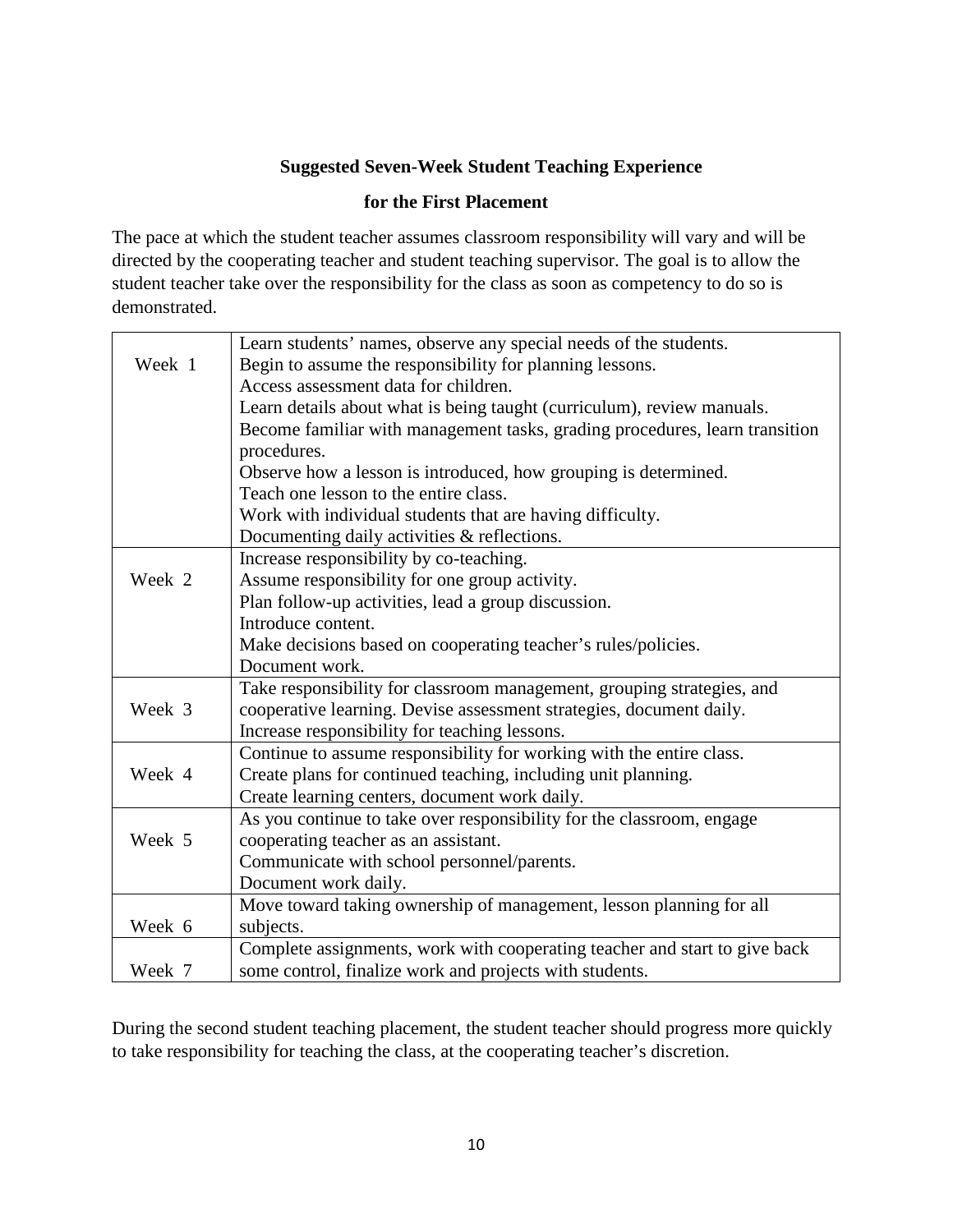## EVALUATION OF THE STUDENT TEACHER

Both the cooperating teacher and the college supervisor share the responsibility for evaluating the student teacher. All forms needed are included in this Handbook but will also be supplied to the cooperating teacher by the student teaching supervisor during the first visit. Forms are in Word to facilitate completing.

- $\triangleright$  Formal evaluation, using the PDE 430, should be done at the midpoint of a 7 week placement and at the end of the 7 weeks.
- $\triangleright$  Other formal observations will be completed by both the cooperating teacher and the supervisor using the approved Keystone College Observation Form, at least 3 per placement.
- $\triangleright$  The purpose of formal observations is to monitor progress and provide feedback to the student teacher.
- $\triangleright$  A Skills and Disposition Rating Sheet shall be completed at least once during each placement, more often if necessary.
- $\triangleright$  The cooperating teacher will confer with the college supervisor throughout the semester concerning the student teacher's progress.
- $\triangleright$  The cooperating teacher's assessment of the student teacher will be considered by the supervisor in determining the final grade. The supervisor is responsible for the final grade given to the student teacher.

#### **If Concerns Arise:**

- $\triangleright$  If an area of concern is noted, the Issue of Concern Form, included in this handbook, should be completed, shared with both the cooperating teacher and supervisor and sent to the Director of Student Teaching.
- $\triangleright$  If at any time, you as a student teacher have concerns regarding some aspect of your student teacher experience, you are expected to address your concerns to 1) your cooperating teacher, 2) your college supervisor and then 3) the Director of Student Teaching.

#### **Grading will be determined using the following assessments.**

#### **Specific assignments can be found in the Student Teaching Syllabus.**

- $\triangleright$  PDE 430 To pass the student teaching course, a student teacher must achieve "satisfactory" in all 4 areas on the PDE 430.
- $\triangleright$  Observation Reports, at least 3 per placement
- $\triangleright$  Skills and Disposition Sheets, at least one per placement
- $\triangleright$  Attendance at seminars
- $\triangleright$  Weekly Journal Entries, topics determined by supervisors
- $\triangleright$  Lesson Plans for each lesson taught, not just those observed by supervisor
- Evaluation of Livetext Portfolio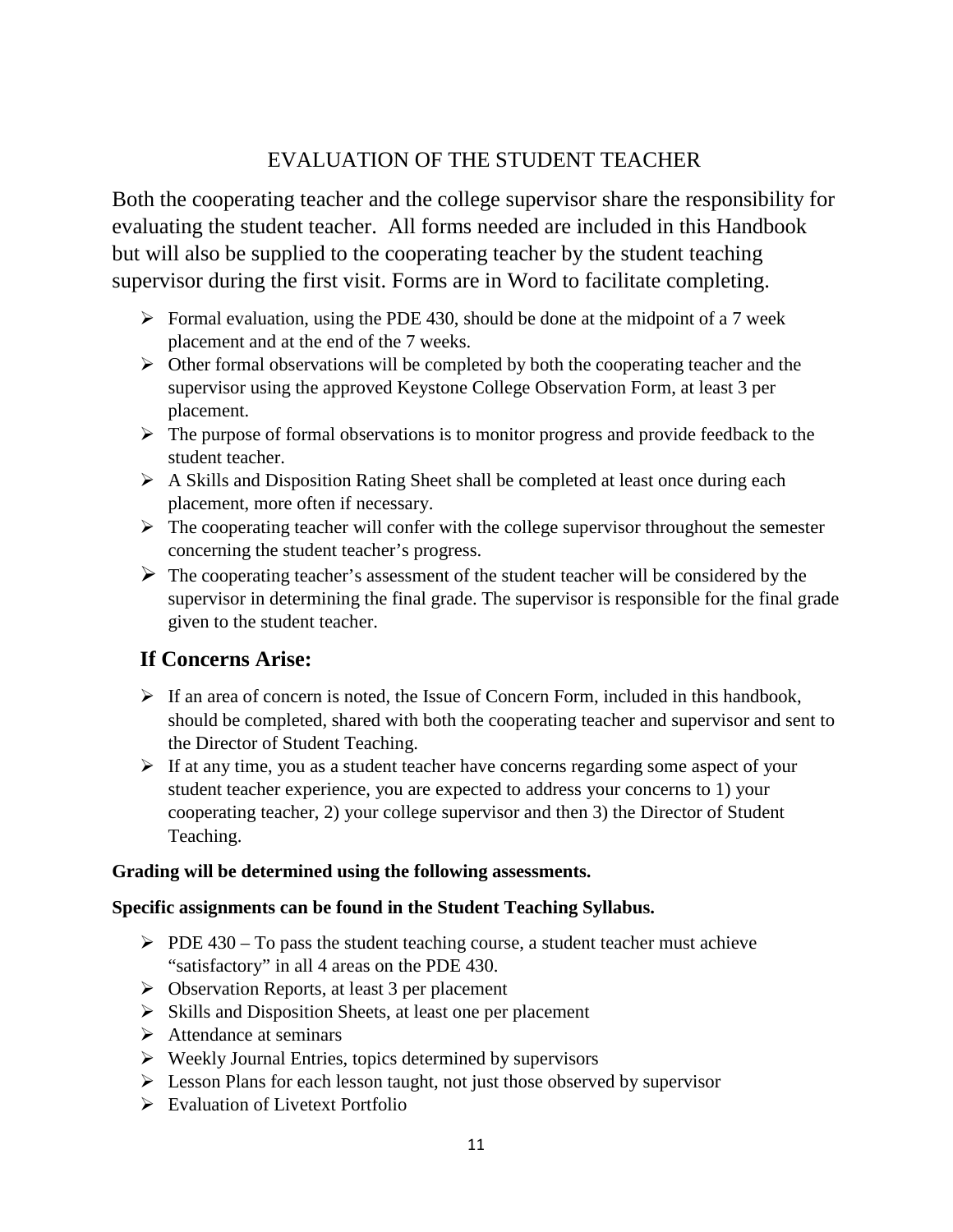$\triangleright$  Additional Requirements determined by the Supervisor

## **SAS Lesson Plan Format**

| Topic                     |  |
|---------------------------|--|
| Subject Content Area      |  |
| <b>Grade Level</b>        |  |
| PA Core/                  |  |
| <b>Academic Standards</b> |  |
| <b>Assessment Anchors</b> |  |
| Eligible Content          |  |
| Big Idea                  |  |
| Objectives                |  |
| <b>Essential Question</b> |  |
| Duration                  |  |
| Academic Vocabulary       |  |
| Materials                 |  |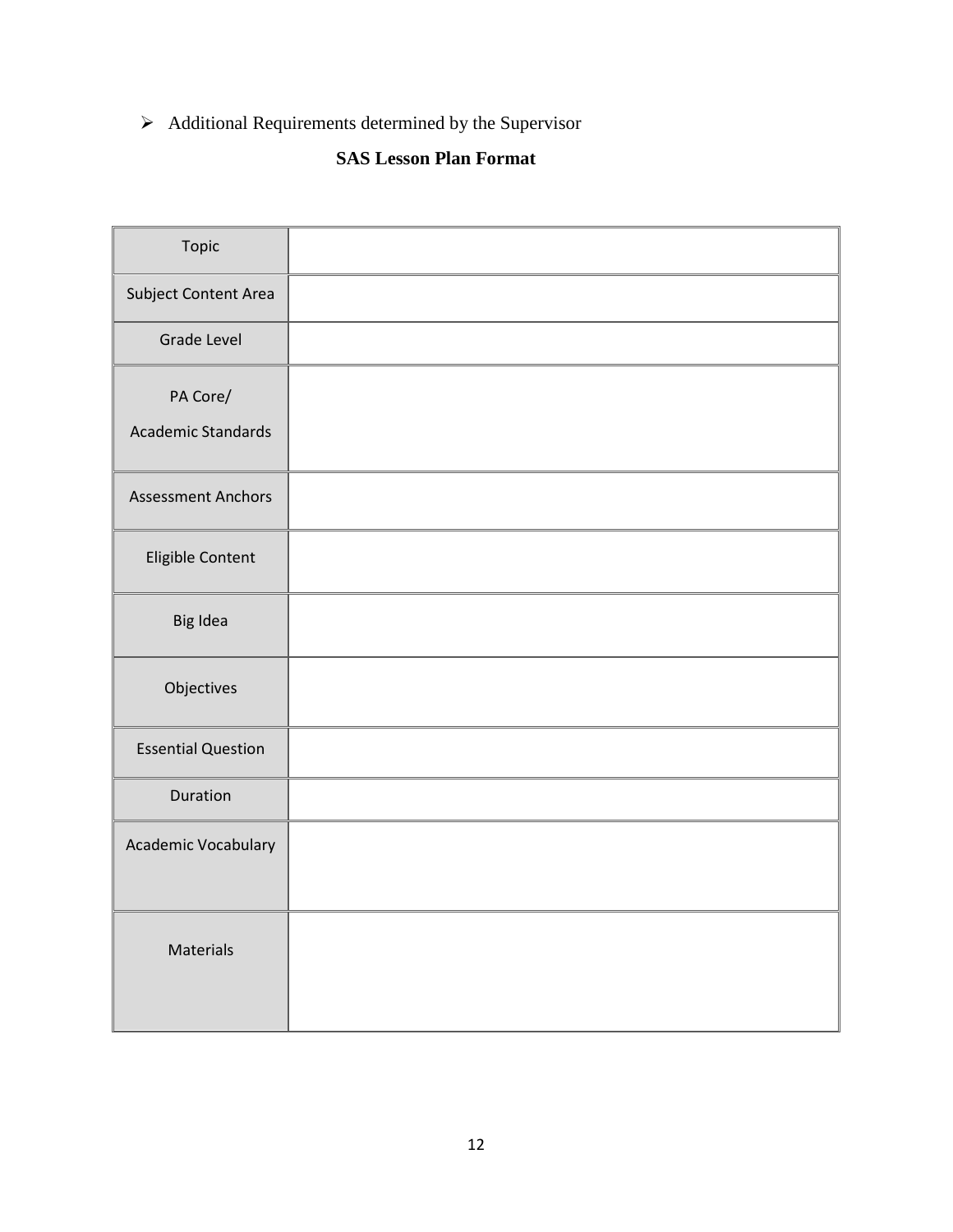| Instructional<br>Strategies       |                                                                                                                                                           |
|-----------------------------------|-----------------------------------------------------------------------------------------------------------------------------------------------------------|
| Instructional<br>Procedures       | Before - Hook, Anticipatory set, Building background, Vocabulary, Setting<br>a Purpose for Lesson<br><b>Specific Procedure during Lesson:</b><br>Closure: |
| Adaptations and<br>Accommodations |                                                                                                                                                           |
| Formative<br>Assessment           |                                                                                                                                                           |
| Self Reflection                   |                                                                                                                                                           |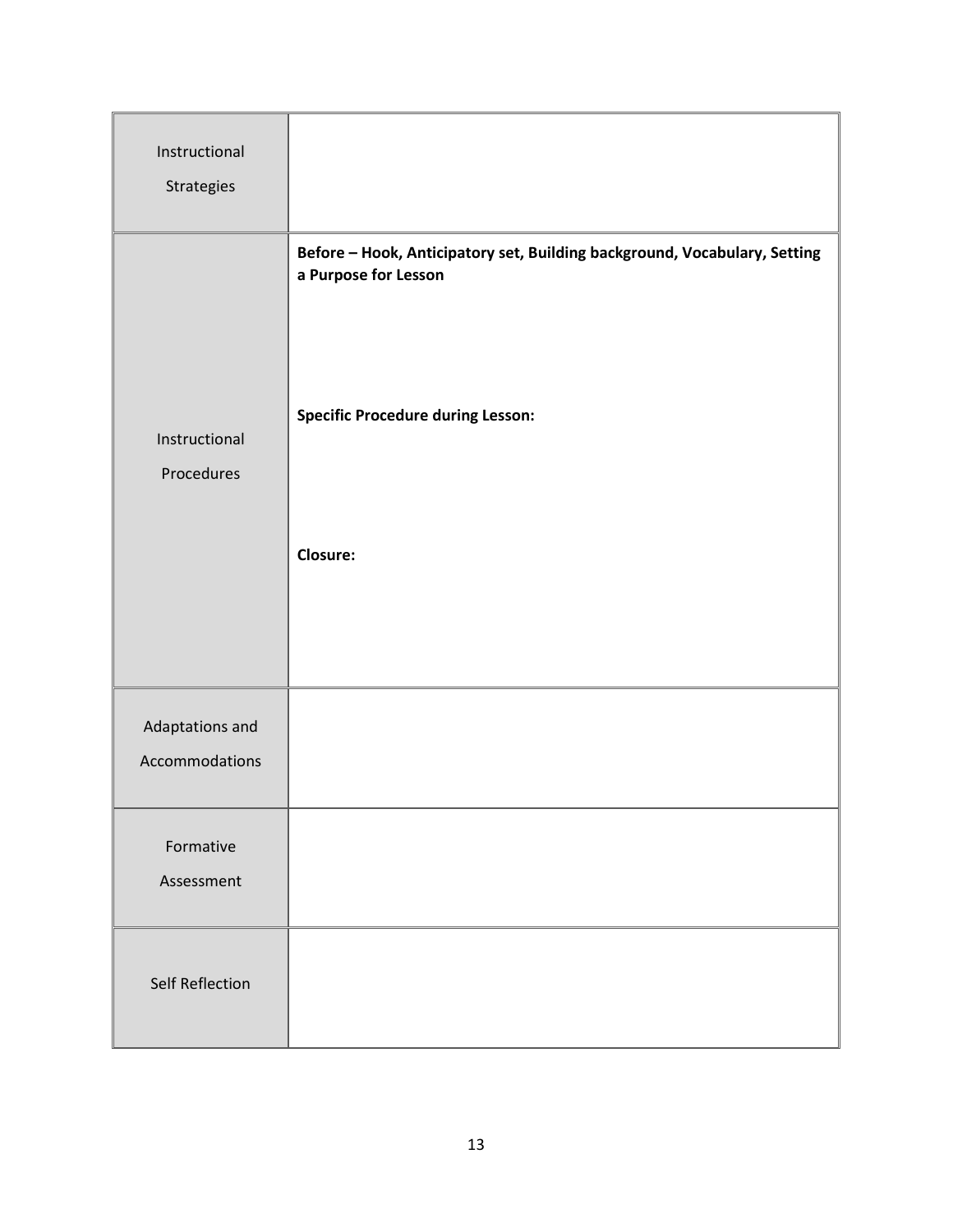#### **Keystone College**

### **Student Teacher Candidate Dispositions Rating Sheet**

Student Teacher Candidate \_\_\_\_\_\_\_\_\_\_\_\_\_\_\_\_\_\_\_\_\_\_\_\_\_\_\_\_\_\_\_\_\_\_\_\_\_\_\_ Date\_\_\_\_\_\_\_\_\_\_\_

Please rate the student based on your observations and interactions with him/her. For a rating of Needs Improvement or Outstanding, please give specific examples as documentation. You may use the back of this sheet for comments.

| The student teacher candidate:              |          | Meets<br>Expectations | <b>Needs</b><br>Improvement | No<br>Evidence |
|---------------------------------------------|----------|-----------------------|-----------------------------|----------------|
| 1. Interacts respectfully with cooperating  | standing |                       |                             |                |
| teacher, supervisor, colleagues & peers.    |          |                       |                             |                |
| Interacts respectfully with students.<br>2. |          |                       |                             |                |
| 3. Demonstrates the ability to work         |          |                       |                             |                |
| independently.                              |          |                       |                             |                |
| Is punctual.<br>4.                          |          |                       |                             |                |
| Hands work in on time.<br>$5_{-}$           |          |                       |                             |                |
| Is organized.<br>6.                         |          |                       |                             |                |
| Adheres to attendance policy.<br>7.         |          |                       |                             |                |
| Accepts feedback and makes necessary<br>8.  |          |                       |                             |                |
| changes.                                    |          |                       |                             |                |
| Dresses in professional attire.<br>9.       |          |                       |                             |                |
| 10. Uses the highest form of formal         |          |                       |                             |                |
| language, both oral and written.            |          |                       |                             |                |
| 11. Checks email daily and responds in a    |          |                       |                             |                |
| timely manner.                              |          |                       |                             |                |
| 12. Demonstrates positive energy, stamina,  |          |                       |                             |                |
| perseverance, self-confidence,              |          |                       |                             |                |
| enthusiasm for teaching, positive           |          |                       |                             |                |
| demeanor                                    |          |                       |                             |                |
| 13. Adheres to all District & College       |          |                       |                             |                |
| policies.                                   |          |                       |                             |                |
|                                             |          |                       |                             |                |

Comments:

When writing comments on back, please number them to correspond to statements  $1 - 13$ .

Evaluator's Signature\_\_\_\_\_\_\_\_\_\_\_\_\_\_\_\_\_\_\_\_\_\_\_\_\_\_\_\_\_\_\_\_\_\_\_\_\_\_\_\_\_\_\_ Date\_\_\_\_\_\_\_\_\_\_\_

Student's Signature \_\_\_\_\_\_\_\_\_\_\_\_\_\_\_\_\_\_\_\_\_\_\_\_\_\_\_\_\_\_\_\_\_\_\_\_\_\_\_\_\_\_\_\_\_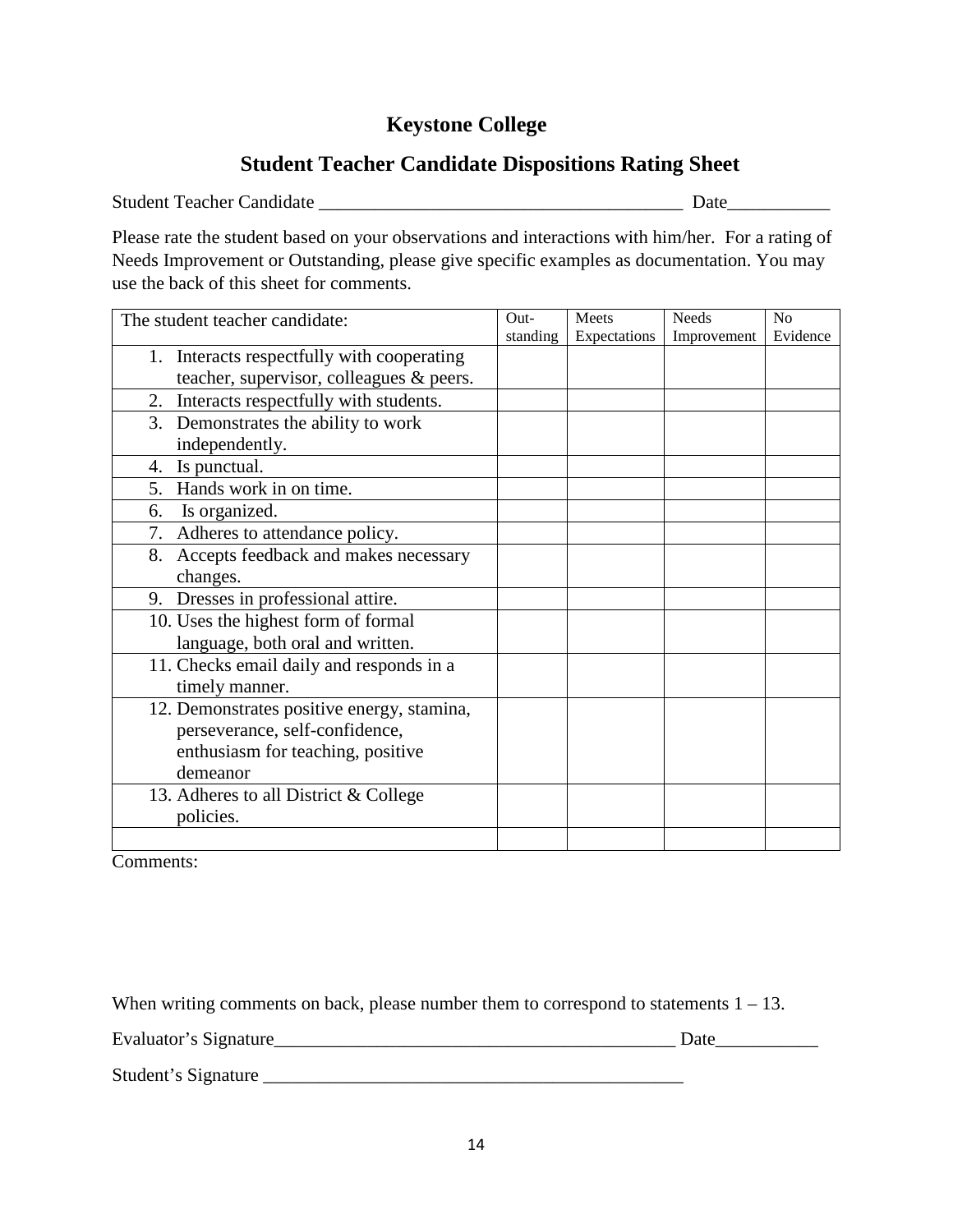#### **Keystone College**

#### **Issue of Concern**

| <b>Student Teacher:</b> |              |
|-------------------------|--------------|
| <b>School</b>           | <b>Date:</b> |

- **1.** Person identifying concern:
- **2.** Description of concern (describe measurable behaviors, length of time, frequency)
- **3.** Date/time of meeting to discuss concern:
- **4.** Those attending meeting:
- **5.** Response to concern:
- **6.** Corrective Action Plan and date for completion:

Student

Supervisor

Cooperating Teacher

**Other** 

- **7.** Description and result of Follow-up
- **8.** Describe Need for Intensive On-Going Assistance:

Student Cooperating Teacher Supervising Faculty

\_\_\_\_\_\_\_\_\_\_\_\_\_\_\_\_\_\_\_\_\_\_\_\_\_\_\_ \_\_\_\_\_\_\_\_\_\_\_\_\_\_\_\_\_\_\_\_\_\_\_\_\_\_\_ \_\_\_\_\_\_\_\_\_\_\_\_\_\_\_\_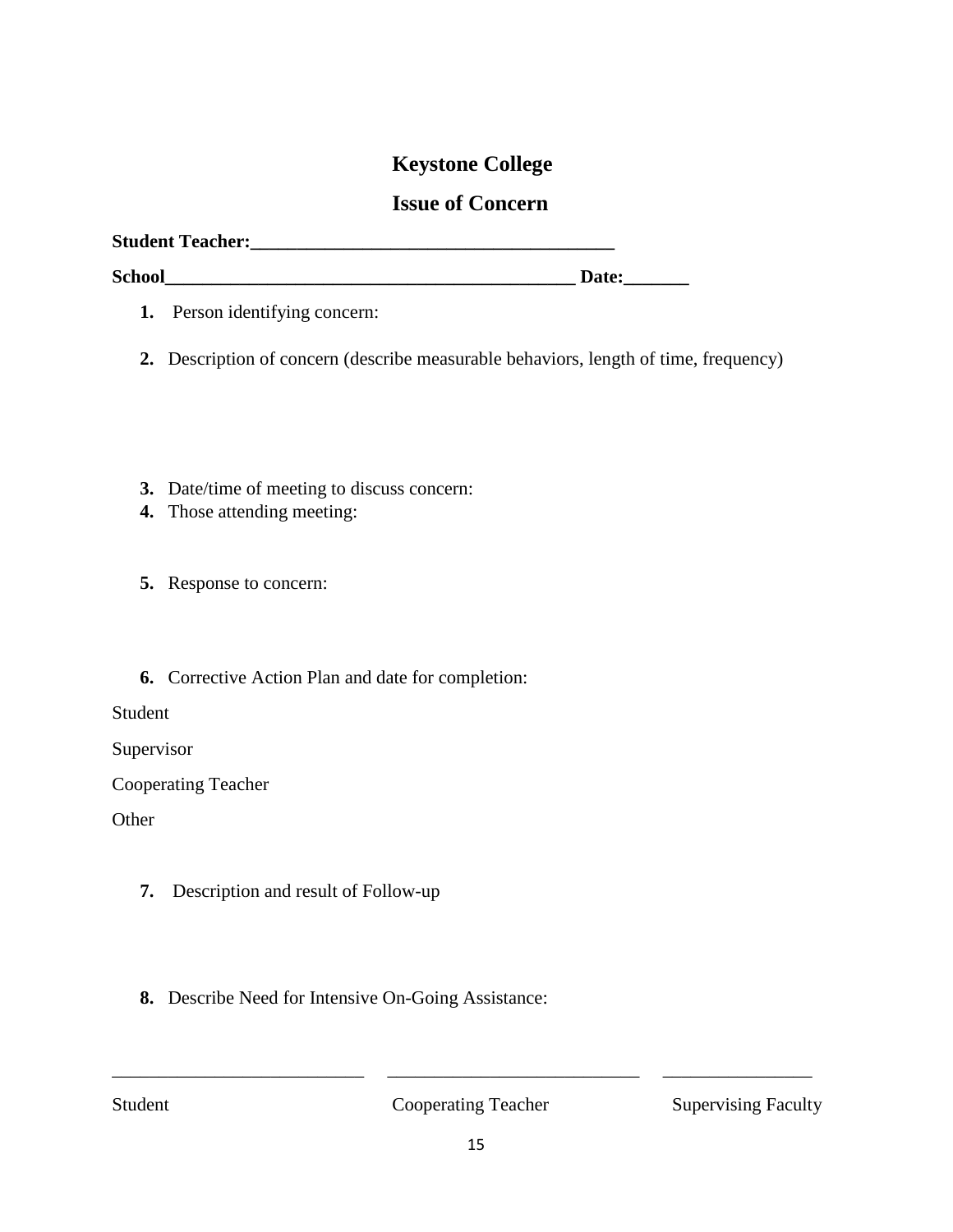#### **Keystone College**

#### **Student Teacher Observation and Conference Form**

The observation of a student teacher serves as a tangible basis for discussion among the cooperating teacher, the college supervisor, and the student teacher.

Copy Blank form, type on document and SAVE.

**Student Teacher:\_\_\_\_\_\_\_\_\_\_\_\_\_\_\_\_\_\_\_\_\_\_\_\_\_\_ Date: Time: Cooperating Teacher: Supervisor:** 

**Lesson/Grade Level:** 

**Describe the student teacher candidate's performance.**

**Domain 1: Planning and Preparation**

**Domain 2: Classroom Environment (respect, rapport, management)**

**Domain 3: Instruction (communication, questioning, engaging students, flexibility)**

**Domain 4: Professional Responsibilities (reflecting on teaching, records, professional development**

**Additional Comments:**

**Name:\_\_ \_\_\_\_\_\_\_\_\_\_\_\_\_\_\_\_\_\_\_\_\_\_\_\_\_\_\_\_\_\_\_\_\_\_\_\_\_Date:\_ \_\_\_\_\_\_\_\_\_\_\_\_\_\_\_\_**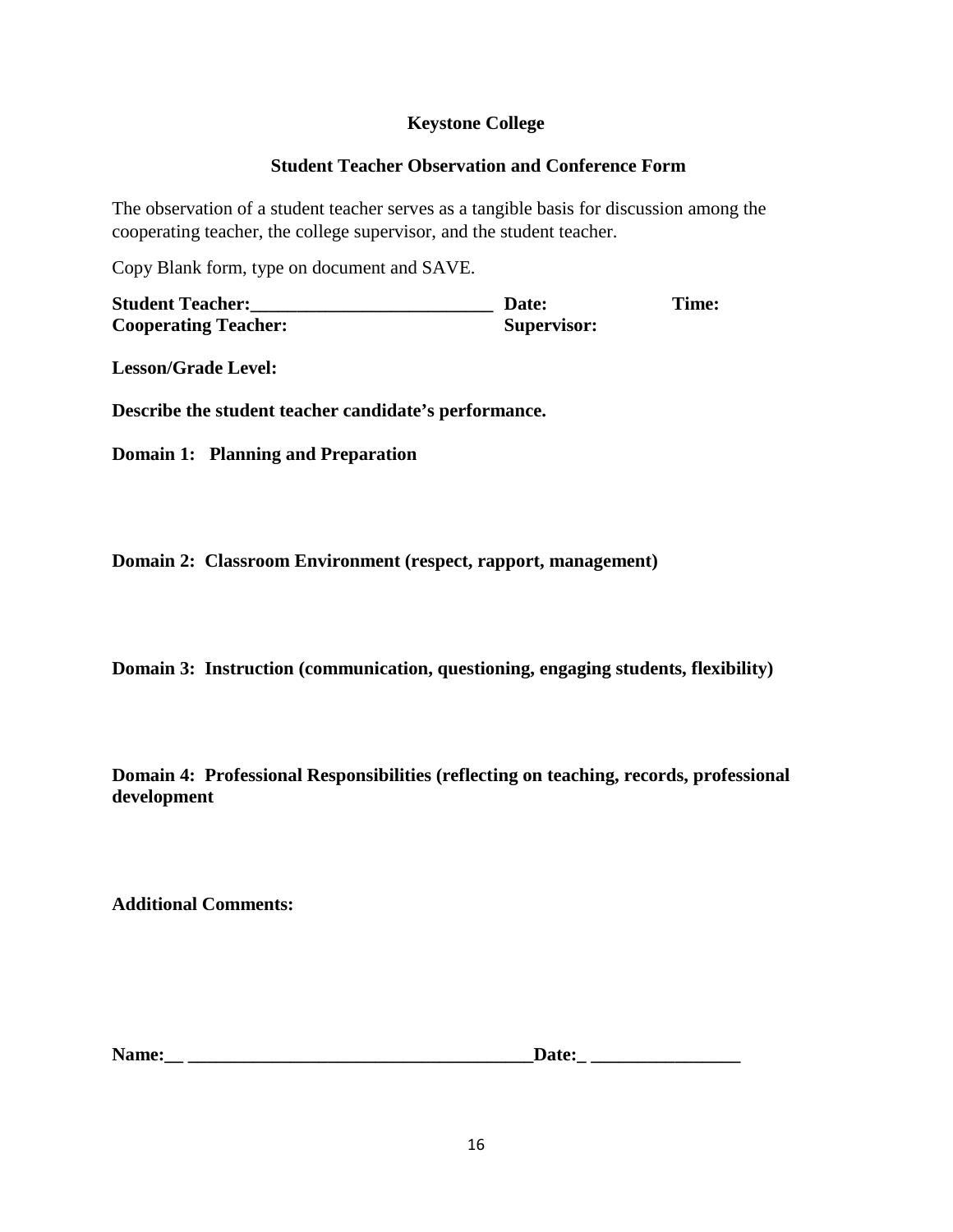# **Student Teaching Handbook Signature Page**

I have reviewed Keystone College's Student Teaching Handbook and I understand my responsibilities as a Keystone College Student Teacher.

I understand it is my responsibility to adhere to all Keystone college's policies and procedures.

\_\_\_\_\_\_\_\_\_\_\_\_\_\_\_\_\_\_\_\_\_\_\_\_\_\_\_\_\_\_\_\_\_\_\_\_ \_\_\_\_\_\_\_\_\_\_\_\_\_\_\_

Student Teacher Signature **Date** Date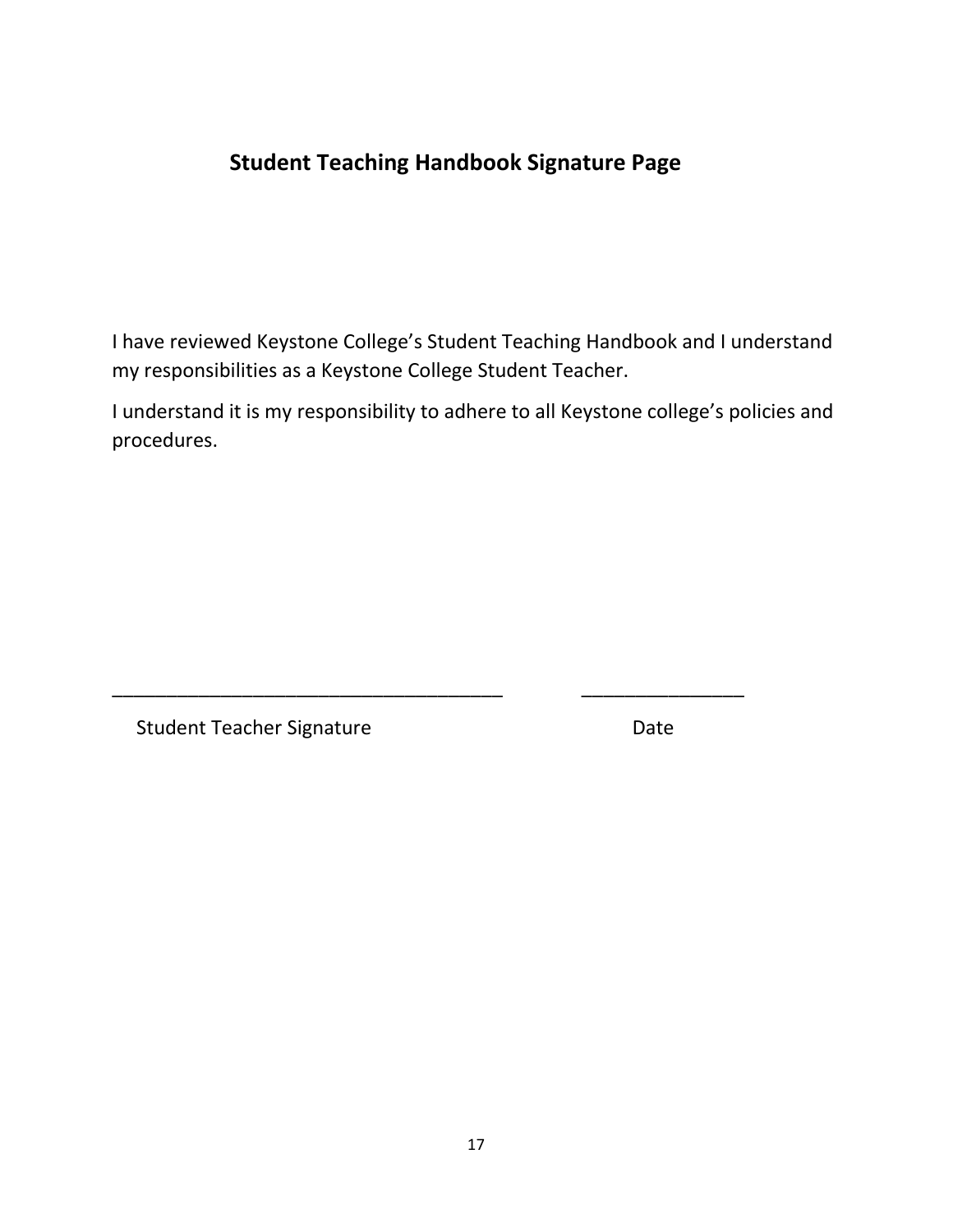## **Statement of Authenticity**

The material contained in this portfolio is my work. For confidentiality purposes, any names of children have been changed or deleted.

Candidate's Name

(printed name)

\_\_\_\_\_\_\_\_\_\_\_\_\_\_\_\_\_\_\_\_\_\_\_\_\_\_\_\_\_\_\_\_\_\_\_\_\_\_\_\_\_\_\_\_\_\_\_\_\_\_\_\_\_\_\_\_\_\_\_\_\_\_\_\_\_\_\_\_\_\_\_\_

\_\_\_\_\_\_\_\_\_\_\_\_\_\_\_\_\_\_\_\_\_\_\_\_\_\_\_\_\_\_\_\_\_\_\_\_\_\_\_\_\_\_\_\_\_\_\_\_\_\_\_\_\_\_\_\_\_\_\_\_\_\_\_\_\_\_\_\_\_\_\_\_

\_\_\_\_\_\_\_\_\_\_\_\_\_\_\_\_\_\_\_\_\_\_\_\_\_\_\_\_\_\_\_\_\_\_\_\_\_\_\_\_\_\_\_\_\_\_\_\_\_\_\_\_\_\_\_\_\_\_\_\_\_\_\_\_\_\_\_\_\_\_\_\_

\_\_\_\_\_\_\_\_\_\_\_\_\_\_\_\_\_\_\_\_\_\_\_\_\_\_\_\_\_\_\_\_\_\_\_\_\_\_\_\_\_\_\_\_\_\_\_\_\_\_\_\_\_\_\_\_\_\_\_\_\_\_\_\_\_\_\_\_\_\_\_\_

\_\_\_\_\_\_\_\_\_\_\_\_\_\_\_\_\_\_\_\_\_\_\_\_\_\_\_\_\_\_\_\_\_\_\_\_\_\_\_\_\_\_\_\_\_\_\_\_\_\_\_\_\_\_\_\_\_\_\_\_\_\_\_\_\_\_\_\_\_\_\_\_

Candidate's Signature

Major

Adviser

Date

To be submitted with your portfolio each time it is reviewed.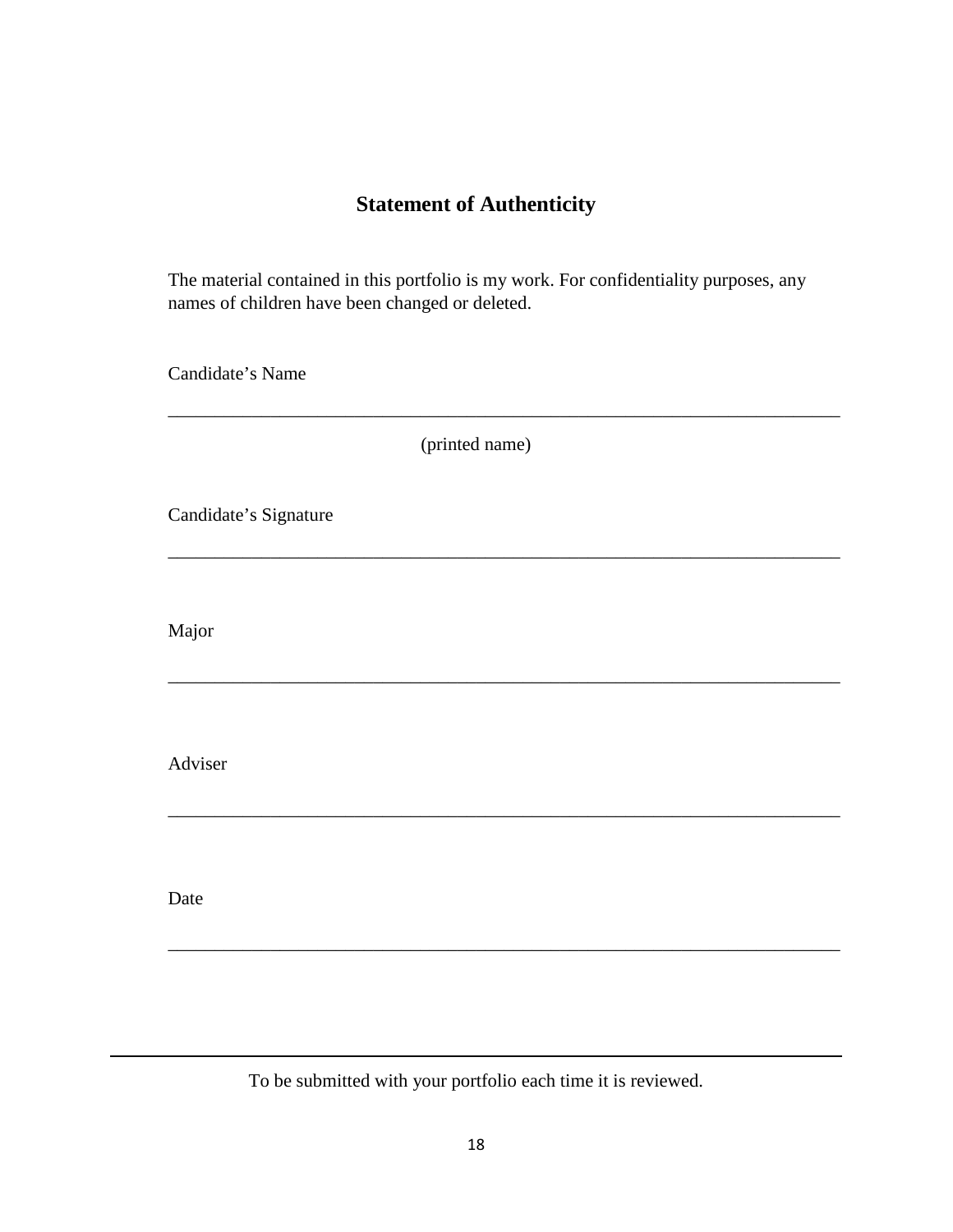### **Confidentiality Agreement**

I understand that maintaining confidentiality is critical and necessary for the compliance with federal and state laws.

I further understand that as a student teacher, my assigned duties and responsibilities may involve the use of state data, school data, or other information that is confidential.

This information that is confidential may also personally identify a particular student, teacher or other staff member in the school.

By signing this agreement, I understand that I am prohibited from including or disclosing Personally Identifiable Information in any form of communication, except as would be required in performance of my duties as a student teacher. Such communication includes, but is not limited to email, instant messaging, faxes, or other written correspondence and any type of verbal communication.

\_\_\_\_\_\_\_\_\_\_\_\_\_\_\_\_\_\_\_\_\_\_\_\_\_\_\_\_\_\_\_\_\_\_\_\_\_\_\_\_\_ \_\_\_\_\_\_\_\_\_\_\_

Student Teacher Date